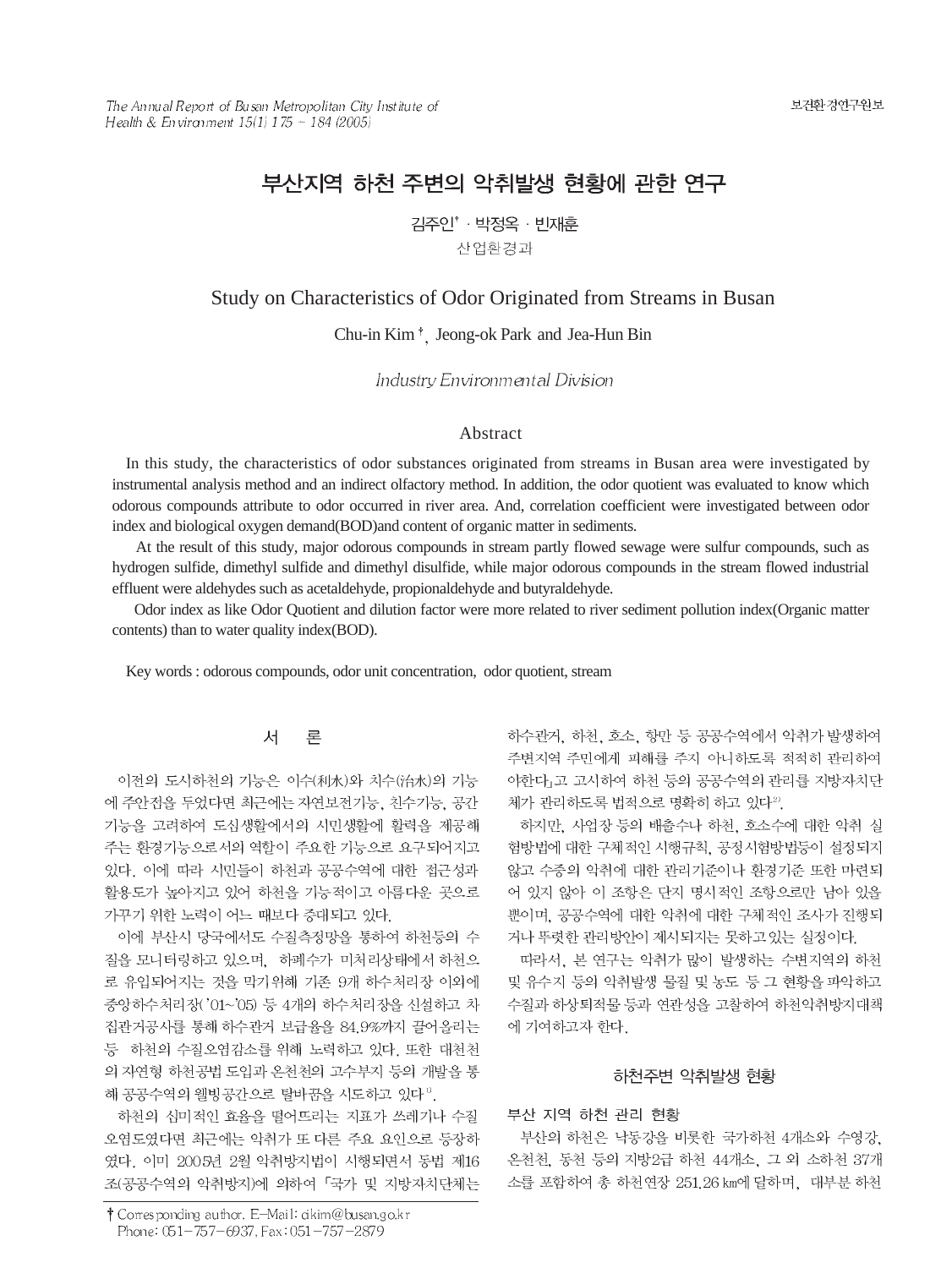

Fig. 1. Water quality monitoring network of the river in Busan Metropolitan city.

연장이 짧고 하상구배가 급하여 연안에 빠르게 도달하는 지리 적 특성을 가지고 있다. 또한 해안지역이라는 특성과 집중호우 시 유출능력의 부족에 따른 낙동강 주변 저지대의 상습침수를 방지하고자 23개소의 배수펌프장 및 인근의 유수지를 운영하 고 있다".

부산시는 하폐수가 미처리상태에서 하천으로 유입되어지는 것을 막고 하수의 효율적인 처리를 위하여 "하수관리정비 기 본계획"에 의거 2020년까지 총 사업비 22.882억원을 투자하 여 하수관거 총 2,448 km를 정비할 예정으로 있으며, 2005 년 현재 하수관거 보급률 84.9 %를 보이고 있다. 한편 하수처

리의 효율성을 높이기 위해 기존의 9개 하수처리장 이외에 중 앙하수처리장 등 4개 하수처리장을 건설 중에 있다.

또한 하천의 수질오염 상태를 파악하고 수질환경관리 기초 자료 및 목표수질 달성, 중 · 장기오염물질 저감계획 수립 등 수질보전 정책자료로 활용하기 위해 환경부에서 전국의 주요 하천 · 호소를 대상으로 수질측정망을 통합하여 운영하고 있는 데, 수질측정망 운영계획(환경부 고시 제2004-3호 (2004.1.8))에 의거 부산광역시 보건환경연구원에서 부산시 관내 하천 12개 하천 및 5개 인공수로 등 총 28개의 수질측정 망을 운영하고 있으며, 부산시 자체 계획에 의거하여 44개소 에 대해 추가로 수질측정을 실시하고 있다. 하천수 측정항목은 pH(수소이온농도), DO(용존산소량), BOD(생물화학적산소요 구량), Cd(카드뮴), Pb(납), Cr<sup>+</sup>(6가크롬), CN(시안), 미량유 해화학물질 등 26개 항목이며, pH, BOD 등 15개항목은 월 1 회, Cd, Pb, Cr<sup>+6</sup> 등 7개항목은 분기 1회, 유기인, PCB 등 4개 항목은 매년(7월) 1회 측정 조사하고 있다<sup>39</sup>.

이와 함께 하천수질오염도와 연계하여 12개 하천 40개 지점 에 대하여 중금속과 강열감량 등 9개 항목에 대하여 분기별로 하상퇴적물 조사를 실시하고 있다.

### 부산 지역 하천 악취 발생 현황

부산시의 악취에 대한 민원은 Table 1 과 같이 일부 지방산 업단지와 사업장을 위주로 하여 발생하고 있고, 하천이나 공공 수로, 호소 등에 대한 민원은 통계에 반영되고 있지는 않아 정 확히 파악되지 않고 있다.

하지만, 이들 지방산업단지나 전용공업지역에는 인근 공장 및 생활하수가 유입된 하천들도 악취발생에 많은 기여를 하고

Table 1. NO. of civil complaints against odor in Busan Metropolitan city

|          | Sum |                | Sinpy eong · Janrgim Local<br>Indutrial Area | The other                       |  |
|----------|-----|----------------|----------------------------------------------|---------------------------------|--|
|          |     | Le ather Cplx. | Dyeing Cplx.                                 | (Plating, Machinery, Car, etc.) |  |
| Total    | 193 | 61             | 20                                           | 112                             |  |
| '03 year | 52  |                | 6                                            | 37                              |  |
| '04 year | 82  | 15             | 11                                           | 56                              |  |
| '05 year | 59  | -37            | 3                                            | 19                              |  |

\* Division of Environmental Conservation, 2005, 8.

Table 2. Citizen's opinion on Odor in Busan (BIHE, 2005 September)<sup>3)</sup>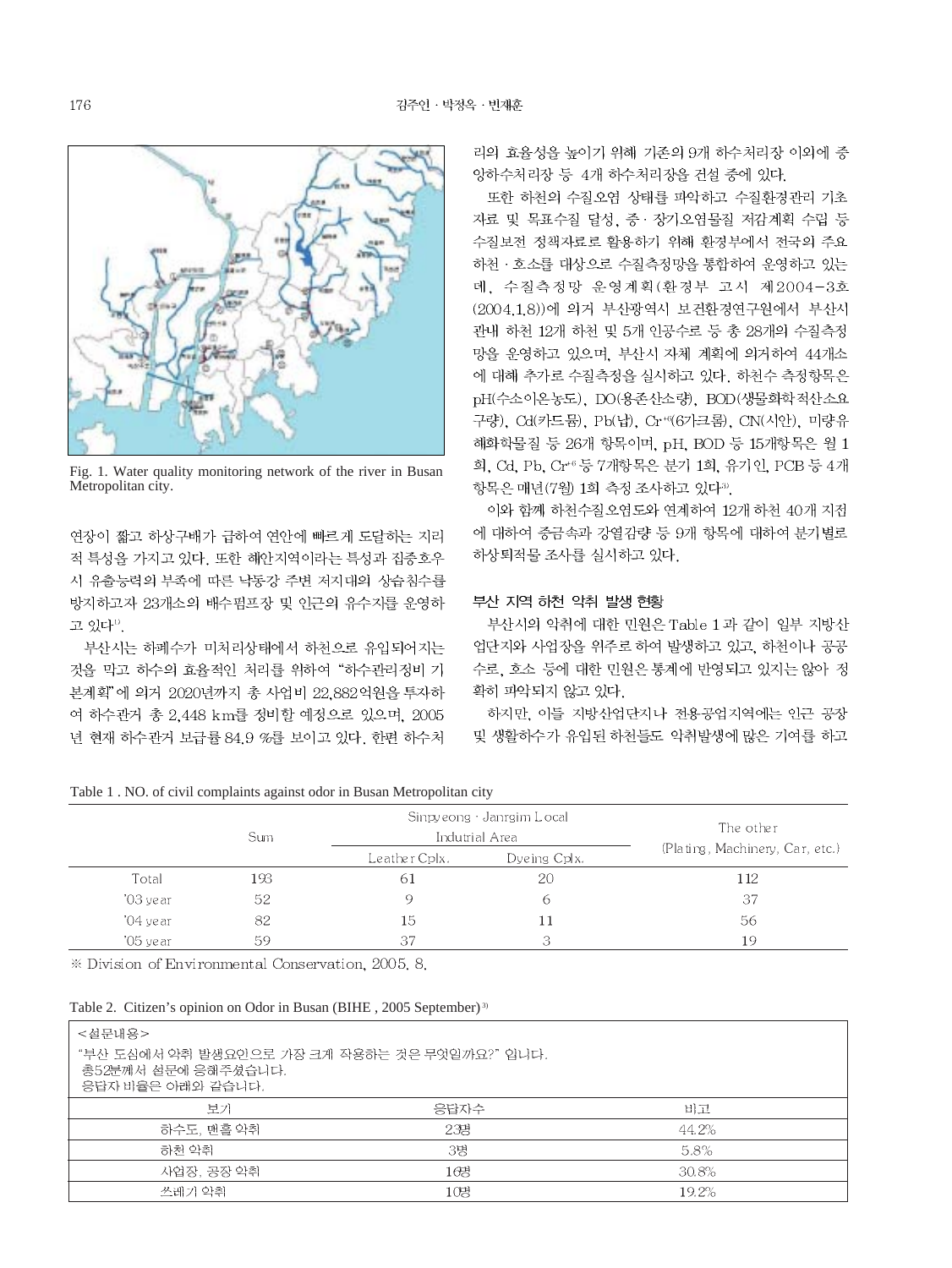있고 공장 하폐수를 연결하는 인공수로나 유수지 등도 이 함께 혼재되어 있어, 공업단지나 사업장만이 악취원이라 보기 힘들 고 하천 및 공공수로 또한 주요한 악취원이라고 할 수 있다.

Table 2 와 같이 부산광역시 보건환경연구원에서 설문조사 한 내용에 따르면 악취발생에 대한 원인으로서 하수도와 하천 에 대한 응답이 50%로 나타나. 실제 시민들이 느끼는 악취에 대한 불쾌감은 하수관거나 하천 등의 공공수역에 대한 것도 상 당한 것으로 나타났다.

부산의 하수시설은 대부분 우수, 생활하수, 공장폐수가 동일 관로로 배수되는 이른바 함류식 관거로 과거 도시화되기 전에 주로 우수를 처리하기 위해 설치된 것이 많다. 2005년말 현재 하수도 관거보급율은 84.9%, 처리율은 79.3%이라고 되어 있 으나 실제로 대부분 우수배수를 위한 시설이 많아 강우나 홍수 시 하수관거나 수로 등에서 하천으로 유입되어 하천의 오염도 를 가중시키는 경우가 많다. 이러한 합류식 하수관거들은 주요 한 악취발생의 원인이 되고 있어 순수한 오폐수관로의 정비 확 충이 시급한 실정이다. 또한 수영강과 강서 기장군의 2급하천 을 제외한 79.66 km의 하천연장 중 약 40%인 31.90 km가 복 개되어 도로나 주차장으로 활용되고 있어 복개로 아래의 하천 관리가 제대로 이루어지지 않아 일반 시민들의 악취감을 더욱 높이고 있는 주요한 요소이기도 하다.

#### 주요 하천별 악취 발생 현황

부산시 하천은 Fig. 1에 보이는 바와 같이 크게 낙동강 및

서낙동강, 온천천 등 지류를 비롯한 수영강과 대천천, 덕천천, 괴정천 등의 낙동강으로 유입되는 지류들 및 삼락수로나 감전 수로, 감전유수지 등의 공단지역 인공수로 등이 있고 그 이외 에 동천 및 춘천 등의 도심 하천, 기장지역의 2급하천 등으로 크게 나눌 수 있다. 부산시는 이들 하천에 대하여 수질오염도 와 하상퇴적물 오염도 측정을 하고 있고 2005년도 평균 값은 Table 3과 같다. 수질측정망에서 수질오염도가 높게 나타나는 곳과 하상퇴적물 오염도 조사 중 오염도가 높은 곳이 악취가 비교적 높은 곳으로 연관지을 수 있다.

국가하천인 낙동강은 일부 지류를 제외한다면 먹는물의 원 수로서 수질적 의미가 큰 곳이지 악취문제나 민원이 발생한다 고 보기는 어렵고, 비교적 하상이나 유량이 큰 수영강(본류) 또 한 악취 문제가 크게 발생하지는 않고 있다.

동천은 주거밀집지역과 시가지중심지를 관통하는 도심하천 으로 만조시 바닷물이 올라오는 감조하천으로 생활하수 및 오 염물의 퇴적으로 악취가 많이 발생하고 있다. 동천의 상류부인 부전천, 전포천 유입 부근에는 대부분이 복개되어 있어 이곳의 하수 부패취가 많이 나는 편이다. 최근 부산시는 시민들에게 쾌적한 친수공간을 제공하기 위해 「동천환경개선사업」을 진행 하고 있어 수질정화장치, 개량수중보 등을 설치하고, 대부분의 구간을 준설을 진행하고 있어 하류 쪽은 악취가 현저히 감소되 고 있다

덕천천은 북구 만덕동에서 구포까지 연장 약 3.7 km, 폭 약 6 m의 소하천으로 대부분의 구간이 복개되어 있고, 덕천동 및

| Sampling point        | BOD(mg/L) | Organic Matter<br>Content $(\%)$ | reference      |
|-----------------------|-----------|----------------------------------|----------------|
| Mulgeum               | 2.6       | 2.2                              |                |
| Maeri                 |           | 2.1                              | National River |
| Gupo                  | 2.3       | 1.1                              |                |
| Joyang Br.            | 7.4       | 3.4                              |                |
| Yeonan Br.            | 6.1       | 1.9                              |                |
| Minrak Br.            | 3.8       | 10.7                             |                |
| Kwangmu Br.           | 16.2      |                                  |                |
| Beom4 Br.             | 20.7      | 7.9                              |                |
| Dongcheon Br.         | 7.8       | 11.4                             |                |
| Hwamyeong Br.         | 1.7       | 2.4                              |                |
| Deokche on Br.        | 64.1      | 6.9                              |                |
| Eomgung Br.           | 14.5      | 4.0                              |                |
| Gamjeon Pump Stat.    | -         | 10.2                             |                |
| Samrak Br.            | 17.2      |                                  |                |
| Saneop Br.            | 20.5      |                                  |                |
| <b>Busan Concrete</b> | 215.3     | 19.5                             |                |
| Eomgung Br.           | 401.1     | 17.2                             |                |
| Jangrim Br.           | 64.2      | 12.6                             |                |
| Dongbaek Br.          |           | 11.6                             |                |
| Woodong Br.           | -         | 40.6                             |                |
|                       |           |                                  |                |

Table 3. BOD and Organic Matter Contents of major River in Busan(2005)<sup>3)</sup>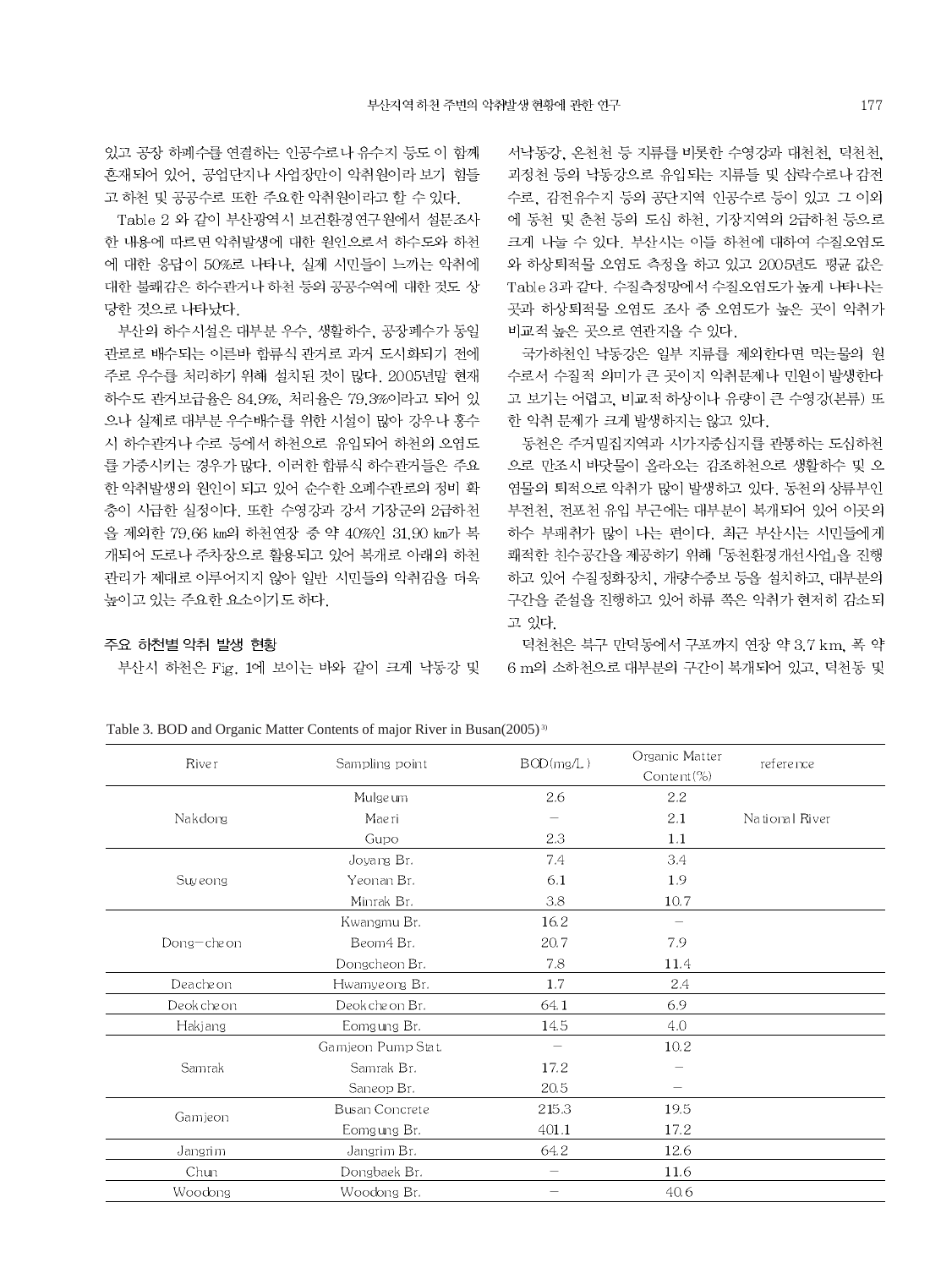

Fig. 2. Sampling Point of Kwangmu Br. Fig. 3. Sampling Point of Beom4 Br.









Fig. 4. Sampling Point of Dukcheon Br. Fig. 5. Sampling Point of Samrak Br.



Fig. 6. Sampling Point of Busan concrete. Fig. 7. Sampling Point of Eomgung Br.

구포동의 생활하수가 주 오염원으로 덕천배수장으로 유입된 후 장림하수처리장까지 유입된다.

학장천은 북구 주례동을 기점으로 사상구 엄궁동 낙동강 합 류지점까지 흐르며, 약 1.0 km의 구간은 복개되어 있다. 하천 주변은 대부분 주거 및 상업시설이며 공업시설이 있고 생활하 수가 주 오염원이며, 이는 엄궁유수지에서 차집되어 장림하수 처리장으로 이송된다. 학장천은 중류지점에서 계곡수가 유입 되면서 수질을 개선되어 악취의 영향은 미미하다.

삼락수로는 북구 삼락동부터 감전유수지까지 약 4.4 km의 구간의 인공적 수로로, 현재 장림하수처리장까지 차집하수관 거가 설치되어 오수는 거의 유입되지 않으며, 우수 이외에 유 입수가 거의 없어 갈수기에 건천화가 되면 오히려 악취가 더욱

|             | Sampling Site                          | Characteristic of Site         | Characteristic of | Characteristic of    |  |
|-------------|----------------------------------------|--------------------------------|-------------------|----------------------|--|
| Stre am     |                                        |                                | odor              | stream               |  |
|             | Kwangmu Br.                            | covered sewer                  | irri tant         |                      |  |
| Dong-cheon  |                                        |                                | rotten egg        | partly flowed        |  |
|             | Beom4 Br.<br>open wate rway            |                                | No odor           | se wage              |  |
| Deok che on | Deokche on Br.<br>semi-coverd waterway |                                | se wer odor       |                      |  |
|             | Gamieon reservoir                      | drved waterway                 | irritant sewer    | partly flowed        |  |
| Samrak      | Samrak Br.                             | sewerage and wasterwater of    | spoiled           | industrial effluent  |  |
|             |                                        | butchery                       |                   |                      |  |
| Gamieon     | Busan Concrete                         | wasterwater of industiral area | sewer and oil     | partly flowed        |  |
|             | Eomgung reservoir.                     | was te rwat er rese rvoir      | oil               | industrial effluent  |  |
|             | Jangrim Br.                            | Industrial Area                |                   | partly flowed sewage |  |
| Jamrim      |                                        |                                | sewer             | (industrial area)    |  |

Table 4. Characterstic of Sampling Sites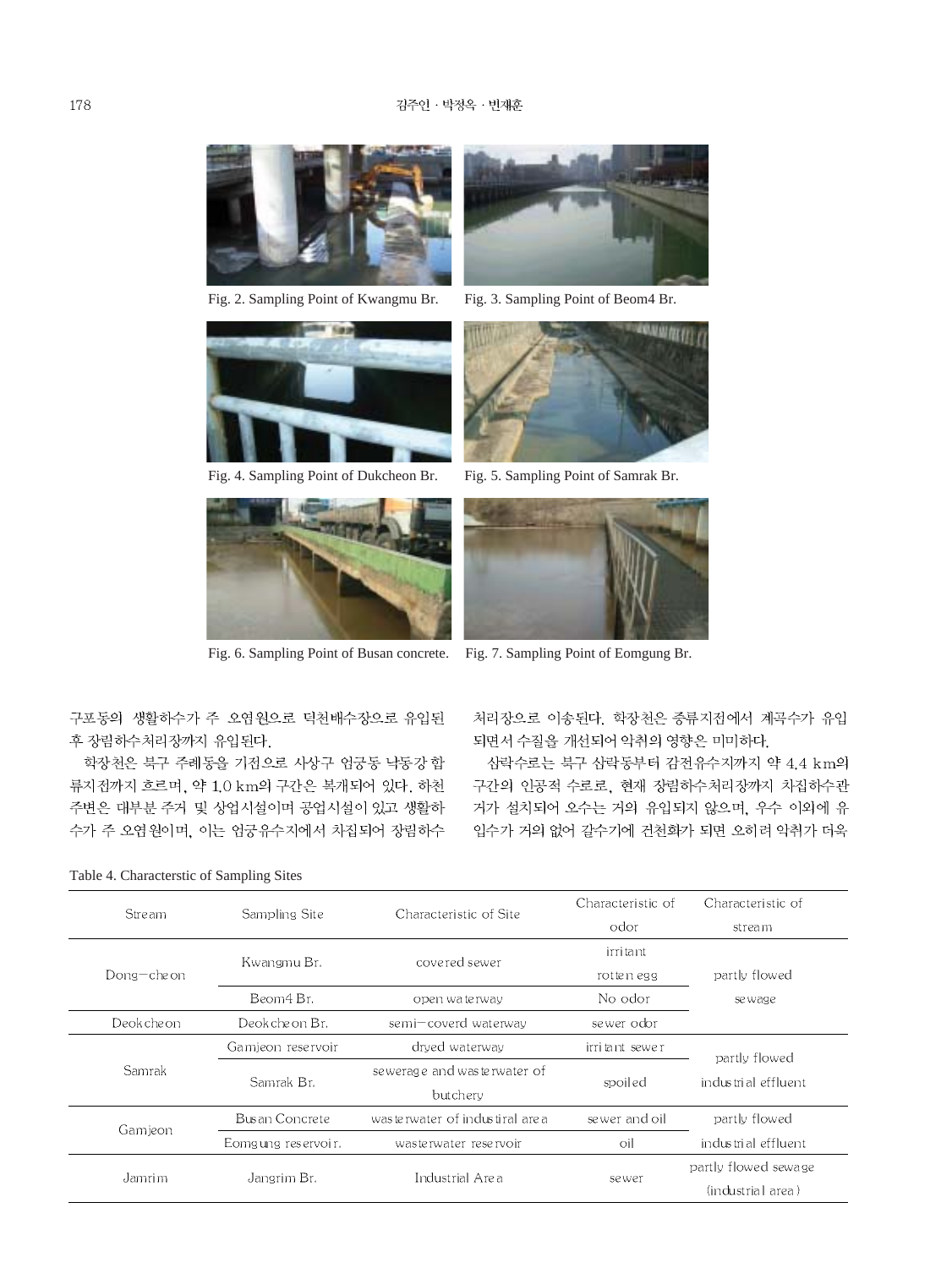심각하다.

감전수로는 감전유수지앞 '고려산업' 앞에서부터 엄궁유수 지까지 약 2.5 km 구간의 수로로서, 사상공단 일대의 소규모

금속 · 정비 · 세차 시설 등에서 배출되는 하수를 엄궁유수지까 지 운반하는 하수로의 역할을 해 오고 있으며, 지역 여건상 산 업폐수 등의 영향을 받아 중금속 및 페놀류 등이 많이 검출되

|                    |                                              | Table 5. Sampling and Preconcentration method of odor compounds |                                                                                       |                                                                                                                                                                        |
|--------------------|----------------------------------------------|-----------------------------------------------------------------|---------------------------------------------------------------------------------------|------------------------------------------------------------------------------------------------------------------------------------------------------------------------|
|                    | odorous compound                             | Sampling Method                                                 | Pre conce ntration                                                                    | Analyzing method                                                                                                                                                       |
|                    | Complex odor                                 | Suction Box                                                     |                                                                                       | dilution factor                                                                                                                                                        |
|                    | Ammonoia                                     | Absorption                                                      |                                                                                       | UV detect                                                                                                                                                              |
|                    | Sulfur compounds                             | Suction Box                                                     | Cryo concentration                                                                    | $GC - MSD$                                                                                                                                                             |
| Trimethy lamine    |                                              | Absorption                                                      | HeadSpace/SPME                                                                        | $GC-NPD$                                                                                                                                                               |
| Styrene            |                                              | Caniste r                                                       | Crvo concentration                                                                    | $GC - MSD$                                                                                                                                                             |
|                    | Aldehydes                                    | DNPH cartridge                                                  | DNPH derivatives extraction                                                           | $HPLC-UV$                                                                                                                                                              |
|                    | Table 6. Analyzing methods of Odor Compounds |                                                                 |                                                                                       |                                                                                                                                                                        |
| Odor<br>Compound   | Method                                       | System                                                          |                                                                                       | Condition                                                                                                                                                              |
| Ammonia            | Indo-Phenol<br>Blue                          | Cary 300<br>(Varian)                                            | UV detctor                                                                            | wavelength 640 nm                                                                                                                                                      |
|                    |                                              | 7100                                                            | Trap 1<br>(Empty Trap)                                                                | • Sample Vol. : 500 mL<br>• Flow rate : 60 mL/min<br>• Trapping $: -10$<br>• Desorb : 20°C (Preheat 20°C)                                                              |
|                    |                                              | Preconcenterator                                                | Trap 2                                                                                | • Trapping $: -70$                                                                                                                                                     |
|                    |                                              | (Entech)                                                        | (Tenax Trap)                                                                          | • Desorb: 180°C                                                                                                                                                        |
|                    | Cryofocusing                                 |                                                                 | Cryofocusing Trap                                                                     | $\cdot$ Cool down temp. $\div$ -180°C<br>• Injection temp: 80~90°C<br>• Desorb:150°C<br>• Injection time $: 2 \text{ min}$                                             |
| Sulfur             | Capillarv                                    |                                                                 | Injector                                                                              | • Volatile Interface, 100°C                                                                                                                                            |
| Compu nd           | GCMethod                                     | 6890N                                                           | Column                                                                                | $\cdot$ HP $-1$ MS(30 m $\times$ 0.2 mm $\times$ 1.0 $\mu$ m)<br>• Carrier gas : He 1.2 mL /min<br>· Split Ratio: 20:1                                                 |
|                    |                                              | GC<br>(Agilent)                                                 | Oven Temperature                                                                      | • Initial Temp. $: 30^{\circ}C$ (10 min)<br>• 1st Ramp ∶5℃ /min<br>• 1st Hold Temp. $:100\textdegree C$ (1 min)<br>• 2nd Ramp∶15℃ /min<br>· Final Temp.: 230°C_(3 min) |
|                    |                                              | 5973MSD<br>(Agilent)                                            | Detector                                                                              | $\bullet$ MSD temp : 230°C<br>• Sim mode (range 33-94)                                                                                                                 |
|                    |                                              | <b>SPME</b>                                                     | SPME Fiber                                                                            | 85 m Carboxen/PDMS                                                                                                                                                     |
| Trimethyl<br>amine | HeadSpace                                    | (Supelco)                                                       | Adsorption Time<br>Desorption Time                                                    | $15 \,\mathrm{min}$<br>3 min                                                                                                                                           |
|                    | <b>SPME</b><br>Method                        | <b>GCNPD</b><br>(HP 5890 II)                                    | Column<br>Column Flow<br>Oven<br>Inlet Temp.<br>NPD Detector Temp.                    | HP-5 (60 m $\times$ 0.35 mm $\times$ 1.05 $\mu$ m)<br>$1.0$ mL/min<br>$40^{\circ}$ (13 min)<br>250℃ (Splitless)<br>280℃                                                |
| Aldehydes          | $DNPH-$<br>derivatives<br>HPLCM ethod        | <b>HPLC</b><br>(Agilent 1100)                                   | Column<br>Detector(Wavelength)<br>Solvent Gradient<br>Column Flow<br>Injection Volume | $ODS(C_{18})$ 4.6 mm $\times$ 250 mm<br>$UV$ Dector $(360 \text{ nm})$<br>Acetonitrile/Water = $60/40$ (v/v)<br>$1.0$ mL/min<br>$20 \mu L$                             |
|                    |                                              |                                                                 | Trap 1<br>(Empty Trap)                                                                | • Sample Vol. : 500 mL<br>• Flow rate : 60 mL/min<br>$\cdot$ Trapping: $-50^{\circ}$ C<br>• Desorb∶20℃ (Preheat 20℃ )                                                  |
|                    |                                              | 7100<br>Preconcenterator                                        | Trap 2                                                                                | $\cdot$ Trapping : $-90^{\circ}$ C                                                                                                                                     |
|                    |                                              | (Entech)                                                        | (Empty Trap)                                                                          | $\bullet$ Desorb: 180°C                                                                                                                                                |
| Styrene            | Crvofocusing<br>Capillary                    |                                                                 | Cryofocusing Trap                                                                     | • Cool down temp. : $-180^\circ$ C<br>• Injection temp:80~90℃<br>• Desorb:150℃<br>• Injection time $: 2 \text{ min}$                                                   |
|                    | GCMethod                                     |                                                                 | Injector                                                                              | $\bullet$ Volatile Interface, $100\text{°C}$                                                                                                                           |
|                    |                                              | 6890N<br>GC                                                     | Column                                                                                | $\cdot$ HP $-1$ MS(30 m $\times$ 0.2 mm $\times$ 1.0 $\mu$ m)<br>• Carrier gas: He 1.2 mL /min<br>• Split Ratio:5:1                                                    |
|                    |                                              | (Agilent)                                                       | Oven Temperature                                                                      | • Initial Temp. : $80^{\circ}$ (20 min)<br>$\bullet$ 1st Ramp : 10°C /min<br>• Final Temp. : 220℃ (10 min)                                                             |
|                    |                                              | 5973MSD<br>(Agilent)                                            | Detector                                                                              | $\cdot$ MSD temp: $230^{\circ}$ C<br>• Sim mode (range 78,104)                                                                                                         |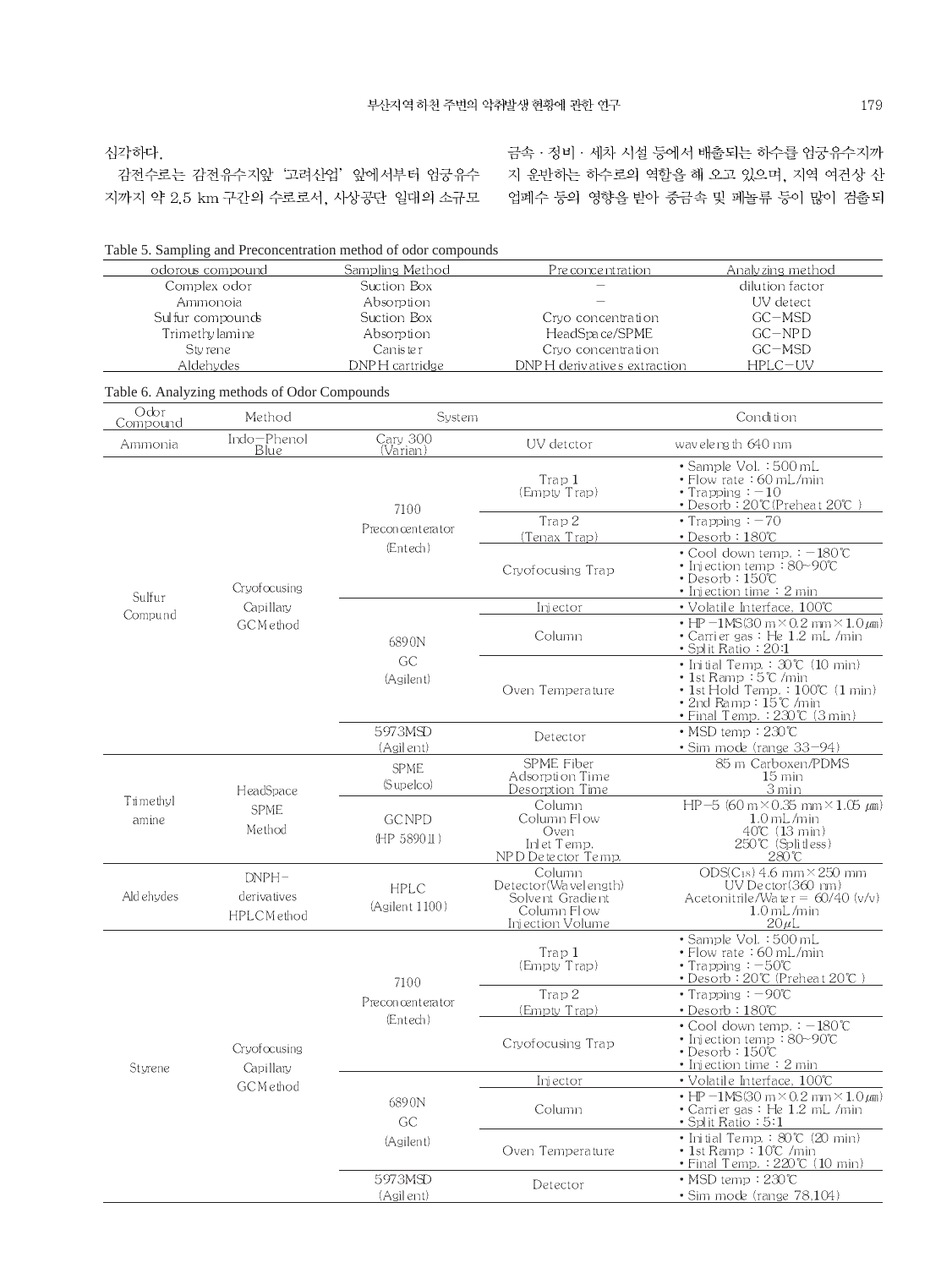u.

는 지역으로 기름냄새 등의 악취가 심한 곳이다.

장림천은 장림동 일대의 생활하수 및 장림하수처리장으로 직접 유입되지 않은 소규모 사업장의 산업폐수 등이 흐르는 지 역으로 장림유수지를 거쳐 장림하수처리장으로 유입되는데 이 곳은 하천의 악취와 함께 인근 공업단지의 영향을 많이 받아 민원이 많이 발생하는 곳이다.

해운대 지역의 우동천과 춘천등도 생활하수에 의한 악취가 일부 발생되고 있고, 기장군 지역의 죽성, 만화, 서부천 등도 생활하수가 유입되어 악취가 발생하고 있으나, 인구밀도가 낮 아 악취에 대한 민원이 크게 발생하고 있지는 않다.

### 실험 및 분석 결과

#### 대상 하천의 선정

수질측정망에서 수질오염도가 높게 나타나는 곳과 하상퇴적 물 오염도 조사 중 오염도가 높은 곳이 악취가 비교적 높은 곳 으로 판단되어 생활하수 및 공장 폐수를 대표할 수 있는 지점 과 복개지접, 하천의 특성 등을 고려하여 동천, 덕천천, 삼락 수로, 감전수로, 장림천 5개 하천 8개 지전에 대하여 시료채취 지점을 선택하였고 Table 4와 같다.

동천은 「동천환경개선사업」을 진행중인 하천으로 환경개선 정도를 파악하기 위해 선정하였고 상류 쪽은 대부분 복개되어 있어 복개구간으로서 특성을 살펴보기 위해 선정하였다. 덕천천 은 전형적인 생활하수가 흘러드는 하천으로 대부분 복개되어 있

#### ÷. W V, ¥, **Ja**  $\alpha$  $24 + 64$  $\frac{1}{2}$  $164 (9.66)$  $\begin{array}{c} 0 \leq i \leq 1 \\ 1 \leq i \leq i+1 \end{array}$ C. Million Ave., C. Montage 1

Fig. 8. Dilution factor of Complex odor at each site.

어 복개로와 하천이 만나는 지점에시료 채취점을 선정하였다.

삼락수로는 생활하수와 공업지역 하수가 혼합되어 흐른 지역 으로 특히 상류 도축처리장 처리수 및 축산물 시장 하수 등이 유 입된다. 부산콘크리트와 엄궁유수지는 공장지역 하폐수의 냄새 특징을 알아보기 위해 선정하였다. 장림교는 장림지역의 생활하 수가 장림유수지로 흘러들어오는 길목으로 인근 신평장림공 단 지역에서 발생하는 악취의 영향을 많이 받는 곳이다.

#### 시료채취 및 분석방법

시료채취는 각 하천의 특징을 가장 잘 반영할수 있는 1개 지 점을 선택하여 하절기 및 동절기 각 1회 시료채취하고 악취방 지법 에 지정된 복합악취 및 12개 지정악취물질을 악취공정시 험방법에 의하여 시료채취 하였다. 각 물질별 악취시료채취 및 전처리 방법은 〈Table 5〉와 같고 세부 분석방법은 〈Table 6 >

|               |                 |                 | Dilution                 | concentration of compounds (ppm) |                    |                     |                       |                                 |                 |                     |                   |                     |                     |         |       |
|---------------|-----------------|-----------------|--------------------------|----------------------------------|--------------------|---------------------|-----------------------|---------------------------------|-----------------|---------------------|-------------------|---------------------|---------------------|---------|-------|
|               |                 |                 | Factor                   |                                  |                    |                     | Sulfur                |                                 |                 | Aldehydes           |                   |                     |                     |         |       |
| Site<br>River | Season          | Complex<br>odor | Am <sub>m</sub><br>on ia | Mahyl<br>macaptan                | hydogen<br>sulfide | dinethyl<br>sulfide | dinethyl<br>disulfide | Trimethy <sup>-</sup><br>lamine | aœt<br>aldehyde | propion<br>aldehyde | butyr<br>aldehyde | n-Valer<br>aldehyde | i-Valer<br>aldehyde | Stvrene |       |
|               | Kwangmu         | Summer          | 37                       | 054                              | N.D.               | 0.042               | N.D.                  | N.D.                            | N.D.            | 0.016               | 0.006             | N.D.                | N.D.                | N.D.    | N.D.  |
| Dong          | Br.             | Winter          | 25                       | 0.02                             | N.D.               | 0.010               | N.D.                  | N.D.                            | N.D.            | 0.020               | 0.010             | 0.004               | 0006                | N.D.    | N.D.  |
| -cheon        | Bean4           | Summer          | $\mathbf{1}$             | 0.06                             | N.D.               | N.D.                | N.D.                  | N.D.                            | N.D.            | N.D.                | N.D.              | N.D.                | N.D.                | N.D.    | N.D.  |
|               | Br.             | Winter          | 1                        | 0.02                             | N.D.               | N.D.                | N.D.                  | N.D.                            | N.D.            | 0.005               | 0.004             | 0.001               | N.D.                | N.D.    | N.D.  |
| Deok          | Deokcheon       | Summer          | 21                       | 0.18                             | N.D.               | 0.018               | 0.001                 | 0.009                           | N.D.            | 0.056               | 0.012             | 0.00 <sub>0</sub>   | 0001                | N.D.    | N.D.  |
| -choen        | Br.             | Winter          | 5                        | 020                              | N.D.               | 0.06                | N.D.                  | 0.001                           | N.D.            | 0.031               | 0.018             | 0.003               | 0001                | N.D.    | N.D.  |
|               | Gamieon         | Summer          | 14                       | 020                              | N.D.               | 0025                | N.D.                  | 0.002                           | N.D.            | 0.108               | 0.005             | 0.015               | N.D.                | N.D.    | N.D.  |
|               | Reservoir       | Winter          | 7                        | 0.09                             | N.D.               | N.D.                | N.D.                  | N.D.                            | N.D.            | 0.001               | 0.001             | 0.004               | N.D.                | N.D.    | N.D.  |
| Samrak        |                 | Summer          | 14                       | 0.32                             | N.D.               | 0003                | 0.008                 | 0.004                           | N.D.            | 0.045               | 0.026             | 0.011               | N.D.                | N.D.    | N.D.  |
| Samrak Br.    |                 | Winter          | 5                        | 024                              | N.D.               | N.D.                | 0.001                 | N.D.                            | N.D.            | 0.021               | 0.015             | 0.005               | 0001                | N.D.    | N.D.  |
|               | Busan           | Summer          | 21                       | 0.15                             | N.D.               | 0.002               | 0.007                 | 0.003                           | N.D.            | 0.064               | 0.077             | 0.021               | 0001                | N.D.    | 0.012 |
|               | Concrete        | Winter          | 7                        | 023                              | N.D.               | N.D.                | 0.001                 | N.D.                            | N.D.            | 0.035               | 0.021             | 0.010               | 0001                | N.D.    | N.D.  |
| Gamieon       | Eomgung         | Summer          | 30                       | 025                              | N.D.               | 0.002               | 0.002                 | 0.002                           | N.D.            | 0.055               | 0.046             | 0.019               | 0.002               | N.D.    | 0.025 |
|               | Reservoir       | Winter          | 7                        | 021                              | N.D.               | N.D.                | N.D.                  | N.D.                            | N.D.            | 0.008               | 0.006             | 0.002               | 0001                | N.D.    | N.D.  |
|               |                 | Summer          | $\overline{7}$           | 0.31                             | N.D.               | 0.009               | N.D.                  | N.D.                            | 0.001           | 0.009               | 0.014             | 0.010               | N.D.                | N.D.    | N.D.  |
| Jamim         | Jangrim Br.     | Winter          | 5                        | 0.16                             | N.D.               | N.D.                | 0.001                 | N.D.                            | N.D.            | 0.028               | 0.017             | 0.004               | 0001                | N.D.    | N.D.  |
| Effluent      | Industrial Area |                 | 20                       | $\overline{2}$                   | 0.004              | 0.06                | 0.05                  | 0.03                            | 0.02            | 0.1                 | 0.1               | 0.1                 | 0.02                | 0.006   | 08    |
| Stand.        | the other Area  |                 | 15                       |                                  | 0.002              | 0.02                | 0 <sub>01</sub>       | 0.009                           | 0.005           | 0.05                | 0.05              | 0.029               | 0.009               | 0.003   | 04    |

#### Table 7. Concentration of odor compounds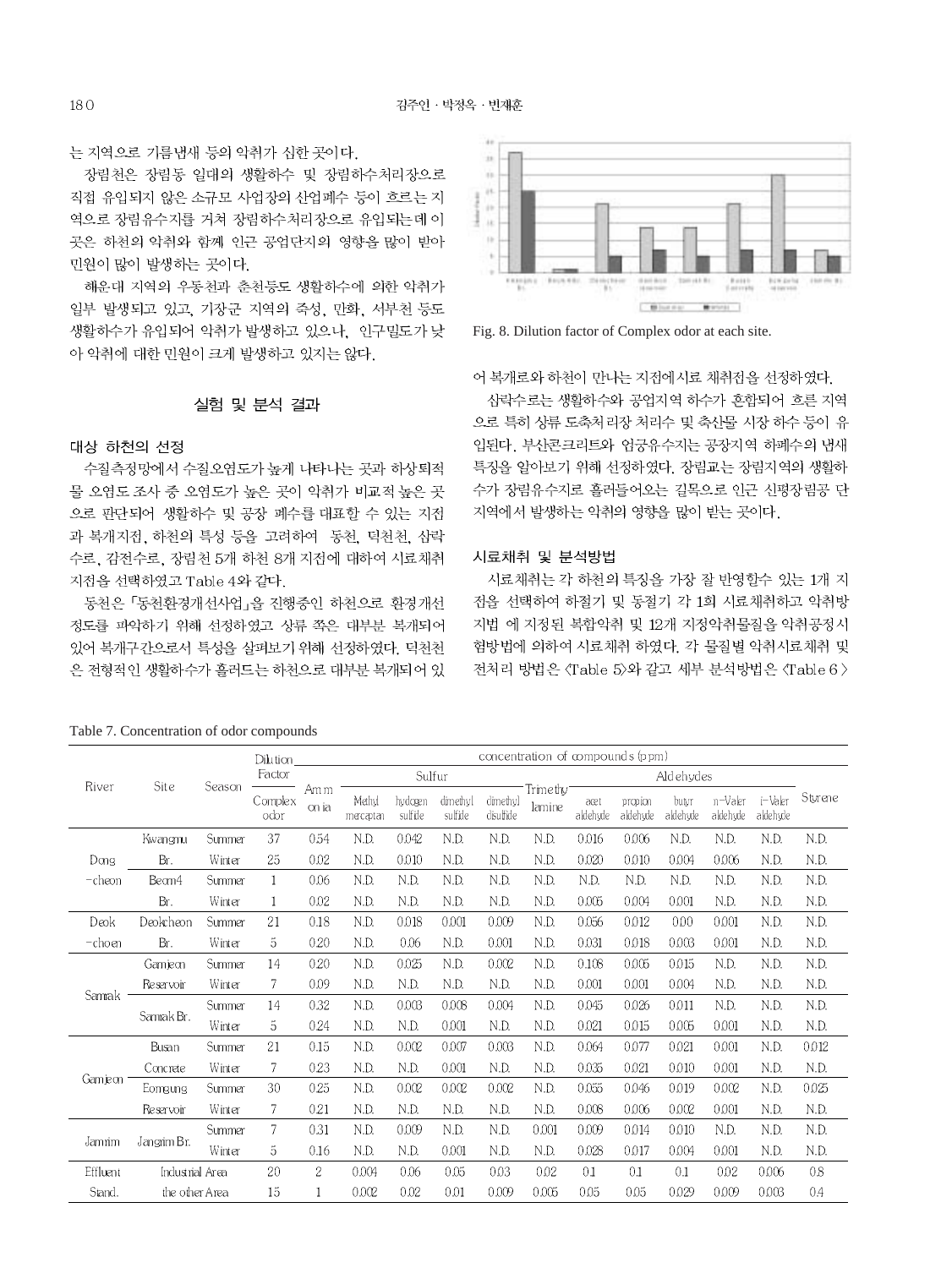과 같다2.0.

# 각 하천별 복합악취 및 지정악취물질 발생 현황 하천별 악취물질 배출특성

선정된 각 지접별 동절기, 하절기 악취농도는 Table 7과 같다. Fig. 8과 같이 하절기가 동절기에 비해 복합악취 및 지정악취 물질의 농도가 훨씬 높았고, 동절기에 있어 하천의 악취문제는 크게 우려할 정도는 아닌 것으로 나타났다.

복합악취는 하절기에 번4호교와 장림교를 제외하고 거의 모 든 지점에서 기타지역 배출허용기준(회석배수 15)을 초과하거 나 기준에 근접하였다. 특히 광무교 복개도로 아래에는 동절기 에도 희석배수 25를 나타내어 복개천이나 복개된 하수관거 아 래쪽에 공기가 순환되지 않는 곳의 악취는 심한 것으로 나타났 다. 덕천교의 복합악취도 공업지역 배출기준 20을 초과하였 고, 부산콘크리트와 엄궁유수지도 희석배수가 각각 21과 30으 로 사상공업지역 인근 하천 및 유수지의 악취오염도가 가장 심 각한 것으로 나타났다.

하천에서 주요하게 발생하는 지정악취물질은 황화수소, 다이 메틸설파이드, 다이메틸다이설파이드와 같은 황화합물과 아세 트알데하이드, 프로피온알데하이드, 뷰티르알데하이드 등의 알 데하이드류 등이었다.

황화수소는 동천이나 덕천교, 장림교 등 생활하수 계열의 하 천에서 주로 많이 발생하였으며, 광무교 아래나 덕천교 등에서 높게 검출되고 번4호교 등은 상대적으로 낮게 검출되었는 것으 로 보아 뚜껑이 덮힌 하수관거나 복개천 등의 주 오염원으로 판 단된다. 또한 감전유수지와 같은 건천의 바닥에서 하수나 우수 가 마를 때에 황화수소가 많이 발생하는 것으로 나타났다. 이는 생활하수 등의 황계열이 포함된 하폐수가 혐기적 조건에서 부패 할 때 주로 발생하는 것으로 판단된다.

다이메틸설파이드 및 다이메틸다이설파이드는 덕천천과 삼락 수로와 감전수로 등에서 높게 검출되었으며 생활하수나 공업하 수 공히 검출되었고, 유속이 느린 고인 곳에서 주로 검출되었다. 아세트알데하이드는 거의 모든 하천에서 높게 검출되어 하천의 주요한 악취오염물질 중 하나로 조사되었고, 하절기 덕천교, 감전 유수지, 부산콘크리트 옆, 엄궁유수지에서 기타지역 배출허용기 준(0.05 ppm)을 초과하였다. 프로피온알데하이드와 뷰티르알데 하이드 등도 대부분의 하천에서 검출되나 특히 삼락교와 부산콘 크리트, 엄궁유수지 등에서 높게 검출되어 공장지역 폐수의 주요 한 악취물질로 나타났다. 특히 프로피온알데하이드는 삼락교와 부산콘크리트에서 배출허용기준(0.05 pm)을 초과하였다.

n-발레르알데하이드는 일부 지역에서만 검출되었고. i-발레 르알데하이드는 검출되지 않았다. 또한 스타이렌은 부산콘크리 트와 엄궁유수지에서만 검출되어 공장폐수 등의 VOC 등에서 유 발된 것으로 판단된다.

### 악취물질별 기여도

악취는 개별 지정악취물질의 검출여부나 농도보다는 사람들 이 그 악취물질이 악취전체에 미치는 기여도를 알아보는 것이 필 요하다. 개별 악취물질의 기여도는 전체 악취지수(Odor Quotient)<sup>9</sup>에 각 악취물질이 차지하는 악취지수의 백분율로 나 타내는데, 여기서 악취지수는 악취물질의 농도를 그 물질의 악 취감지한계농도(Odor Threshold) 값으로 나눈 값으로 예상악 취농도를 의미하며 수식은 아래와 같다.

 $OQ(2\epsilon\vec{r} - \vec{r}) = Cm / Ct$ Cm : 악취성분의 측정농도, Ct : 악취성분의 최소감지값  $Ao(7)$ 여도, %) =  $(OQ / \Sigma Q) \times 100$ 

하절기에 각 하천별로 개별 지정악취물질이 전체 12개 지정악 취물질에 대한 악취지수 최소검출한계는 Table 8과 같고, 기여 도는 Fig. 9와 같다.

Fig. 9와 같이 광무교와 덕천교, 삼락교 등 생활하수는 황화

Table 8. Odor Quotient(summer) and Threshold of each odor compound

|                      | Kwangmu  | Beom4          | Deokcheon      | Gamjeon        | Samrak    | Busan    | Eomgung    | Jangrim  |                         |
|----------------------|----------|----------------|----------------|----------------|-----------|----------|------------|----------|-------------------------|
| odor compound        | Br.      | Br.            | Br.            | Reservoir.     | Br.       | Concrete | Reservoir. | Br.      | Threshold <sup>17</sup> |
| Ammonia              | 3.6      | 0.4            | 1.2            | 1.3            | 2.1       | 1.0      | 1.7        | 2.1      | 0.15                    |
| Methylme roaptan     | $\Omega$ | $\bigcap$      | $\overline{0}$ | $\Omega$       | $\bigcap$ | $\Omega$ | $\circ$    | $\Omega$ | 0.00012                 |
| Hydogen sulfide      | 84.0     | $\Omega$       | 36.0           | 50.0           | 6.0       | 4.0      | 4.0        | 18.0     | 0.0005                  |
| Dime thyl sulfide    | $\Omega$ | $\Omega$       | 8.3            | $\Omega$       | 66.7      | 58.3     | 16.7       | 0        | 0.00012                 |
| Dime thyl disulfide  | $\circ$  | $\overline{0}$ | 32.1           | 7.1            | 14.3      | 10.7     | 7.1        | $\Omega$ | 0.00028                 |
| Trimethy lamine      | $\Omega$ | $\overline{O}$ | $\overline{O}$ | $\Omega$       | $\Omega$  | $\Omega$ | $\Omega$   | 9.1      | 0.00011                 |
| Styrene              | $\Omega$ | $\overline{O}$ | $\overline{O}$ | $\overline{O}$ | $\Omega$  | 0.4      | 0.8        | $\Omega$ | 0.033                   |
| Acetal de hy de      | 10.7     | $\Omega$       | 37.3           | 72.0           | 30.0      | 42.7     | 36.7       | 9.3      | 0.0015                  |
| Propional de hy de   | 4.0      | $\Omega$       | 8.0            | 3.3            | 17.3      | 51.3     | 30.7       | 6.7      | 0.0015                  |
| Butvraldehyde        | $\Omega$ | $\Omega$       | 25.0           | 46.9           | 34.4      | 65.6     | 59.4       | $\Omega$ | 0.00032                 |
| n-valeraldehyde      | $\Omega$ | $\bigcap$      | 1.4            | $\Omega$       | $\Omega$  | 1.4      | 2.8        | $\Omega$ | 0.00071                 |
| i-valeraldehyde      | $\Omega$ | $\Omega$       | $\overline{O}$ | $\Omega$       | $\Omega$  | $\Omega$ | $\Omega$   | $\Omega$ | 0.00019                 |
| sum of Odor Quotient | 102.3    | 0.4            | 149.4          | 180.7          | 170.8     | 235.4    | 159.8      | 45.2     |                         |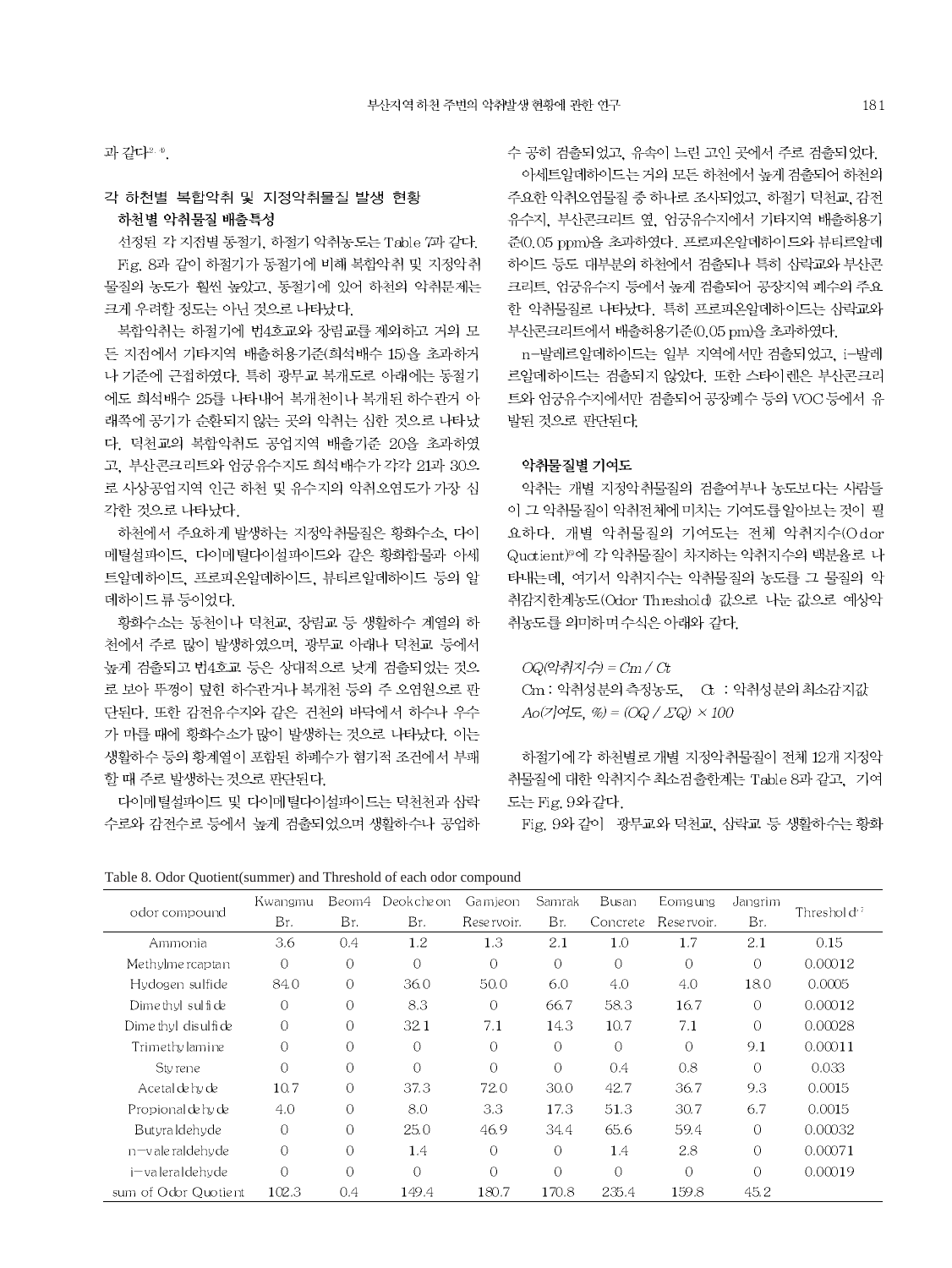

Fig. 9. Attribution of each odor compound in summer.

합물 계열(황화수소, 다이메틸설파이드, 다이메틸다이설파이드) 악취물질의 기여도가 높게 나타났으며, 감전유수지와 부산콘크 리트, 엄궁유수지 등 공업폐수가 많은 지역은 상대적으로 알데 하이드류의 기여도가 훨씬 높게 나타났다. 스타이렌은 부산콘크 리트 옆과 엄궁유수지 등에서 일부 검출되기는 하나 기여도는 극 히 낮은 것으로 보아 주요한 악취물질은 아닌 것으로 나타났으 며, 장림교의 트라이메틸아민은 하천 자체의 악취라기보다 인근 공단에서 유발된 것으로 판단된다.

### 수질 및 하상퇴적물과의 상관성

악취는 오염된 물에서 휘발하기도 하지만 오염된 하상퇴적물

의 영향에 의해서도 발생하기도 한다. 악취가 수질과 하상퇴적 물 어느 인자와 상관성이 높은지 알아볼 필요성이 있다. Table 9 는 하절기(8월) 악취와 수질오염도 및 하상퇴적물의 오염정도를 나타내었다.

수질오염도의 지표 중 악취오염도와 가장 영향이 클 것으로 생각되는 생화학적 산소요구량 EOD)와 하상퇴적물 오염물 지표 중 유기물의 오염도를 나타내는 강열감량을 각각 하절기과 동절 기별로 복합악취 및 악취지수와 비교하였으며, 그 상관도(r) 값 은 Table 10 과 같다.

Table 10과 같이 악취오염도 지수(복합악취회석배수와 악취 지수)는 BOD보다는 하상퇴적물의 강열감량과 훨씬 더 높은 상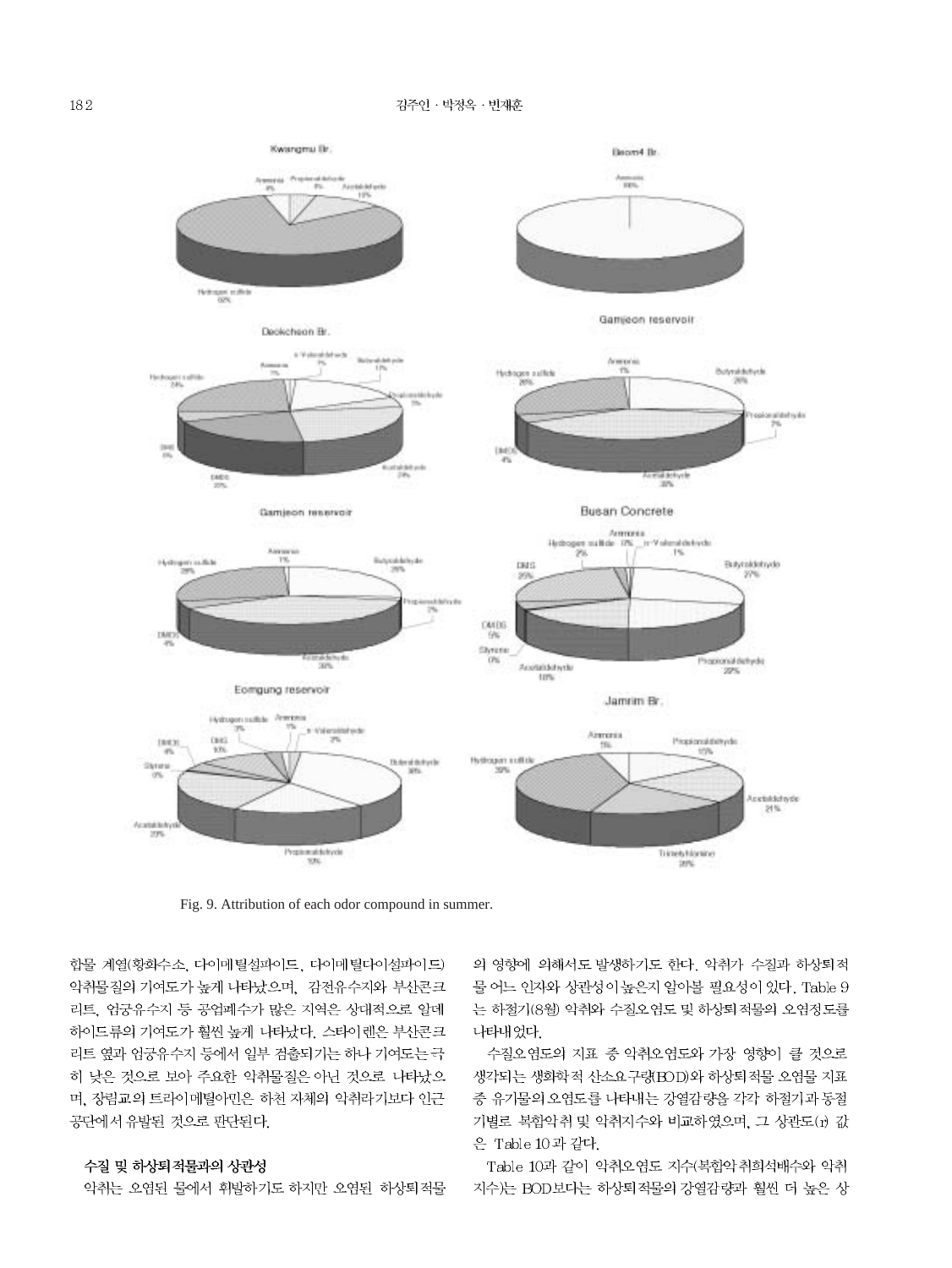| River       | si te             | se ason | Dilution Factor<br>(Complex Odor) | Odor Quotient | BOD(mg/L) | Organic Matter<br>Content $(\%)$ |
|-------------|-------------------|---------|-----------------------------------|---------------|-----------|----------------------------------|
|             |                   | Summer  | 37                                | 102.3         | 16.6      |                                  |
|             | Kwangmu Br.       | Winter  | 25                                | 61.1          | 8.5       |                                  |
| Dong-che on |                   | Summer  | 1                                 | 0.14          | 7.1       | 5.8                              |
|             | Beom4 Br.         | Winter  | 1                                 | 9.3           | 11.5      |                                  |
| Deok-choen  |                   | Summer  | 21                                | 149.4         | 12.8      | 13.6                             |
|             | Deokche on Br.    | Winter  | 5                                 | 60.4          | 87.6      | 2.5                              |
|             | Gamieon Reservoir | Summer  | 14                                | 180.7         | 20.6      | 12.2                             |
|             |                   | Winter  | 7.                                | 14.4          | 12.1      | 15.3                             |
| Samrak      | Samrak Br.        | Summer  | 14                                | 170.8         | 27.9      |                                  |
|             |                   | Winter  | 5                                 | 51.0          | 58.9      | $\hspace{0.1mm}-\hspace{0.1mm}$  |
| Gamjeon     |                   | Summer  | 21                                | 235.4         | 28.7      | 23.2                             |
|             | Busan Concrete    | Winter  | 7                                 | 46.3          | 493.3     | 23.6                             |
|             |                   | Summer  | 30                                | 159.8         | 54.9      | 20.1                             |
|             | Eomgung Reservoir | Winter  | 7                                 | 18.4          | 1479.9    | 31.0                             |
|             |                   | Summer  | 7                                 | 45.2          | 21.6      | 15.0                             |
| Jangrim     | Jangrim Br.       | Winter  | 5                                 | 50.5          | 88.6      | 9.9                              |

Table 9. Comparison between odor index, water quality index and sediment pollution index

Table 10. The corelation coefficient between odor index, water and sediment pollution index

| Summer                 | Dilution Factor | Odor Quotient | <b>BOD</b> | Organic Matter Content |
|------------------------|-----------------|---------------|------------|------------------------|
| Dilution Factor        | 1.000           |               |            |                        |
| Odor Quotient          | 0.754           | 1.000         |            |                        |
| <b>BOD</b>             | 0.773           | 0.463         | 1.000      |                        |
| Organic Matter Content | 0.771           | 0.755         | 0.734      | 1.000                  |
| Winter                 | Dilution Factor | Odor Quotient | <b>BOD</b> | Organic Matter Content |
| Dilution Factor        | 1.000           |               |            |                        |
| Odor Quotient          | $-0.780$        | 1.000         |            |                        |
| <b>BOD</b>             | 0.511           | $-0.440$      | 1.000      |                        |
| Organic Matter Content | 0.836           | $-0.648$      | 0.842      | 1.000                  |

관관계를 가진다. 이는 하절기에 강우등으로 인해 수질오염도가 오히려 떨어지게 되어 악취오염도를 제대로 반영하기 힘든 것으 로 판단된다. 특히 하절기의 복합악취와 악취지수 모두 강열강 량과의 상관성이 높아 강열감량이 높은 하천이 악취오염의 우려 가 가장 높은 곳이라 할 수 있다.

동절기에는 복합악취만이 강열감량과 상관성이 높고 악취지 수와 강열감량의 상관도는 부의 상관관계를 나타내었다. 이는 동절기에는 기기분석에 의한 값(악취지수)이 관능값(복합악취)을 잘 반영하지 못하여 악취오염도 지수로 수질이나 하상퇴적물 오 염지수와 평가하기 힘들다는 것을 알 수 있다.

#### 呈 결

본 연구에서는 부산지역 하천 및 인근 유수지등에서 발생하 는 악취물질 및 그 농도를 파악하여 하천의 특성별로 어떠한 지정악취물질이 악취에 가장 큰 영향을 미치는지 분석하였다. 또한 악취오염도 인자와 하천의 수질 및 하상퇴적물의 오염도 인자와의 상관성 분석을 통해 어떠한 오염인자와 가장 영향이 높은지 조사하였다.

1) 부산지역 하천 및 유수지 중 악취오염도가 높은 곳은 덕 천교 인근과 감전수로의 부산콘크리트 및 엄궁유수지 일원으 로 하절기에 공업지역 배출허용기준(복합악취 20)을 초과하는 값을 나타내였다.

2) 동천 상류 광무교 아래와 같이 복개되어 외부공기와의 순 환이 차단된 곳은 하절기 및 동절기모두 악취오염도 20을 상 회하는 높은 악취오염도를 나타내었고 악취기여도가 높은 물 질은 황화수소로 조사되었다.

3) 생활하수 계열의 하천에서는 황화수소, 다이메틸설파이 드, 다이메틸다이설파이드 등 황화합물계 악취물질의 기여도 가 가장 높았으며, 공장폐수 계열의 하천에서는 상대적으로 알 데하이드류의 기여도가 높게 나타났다.